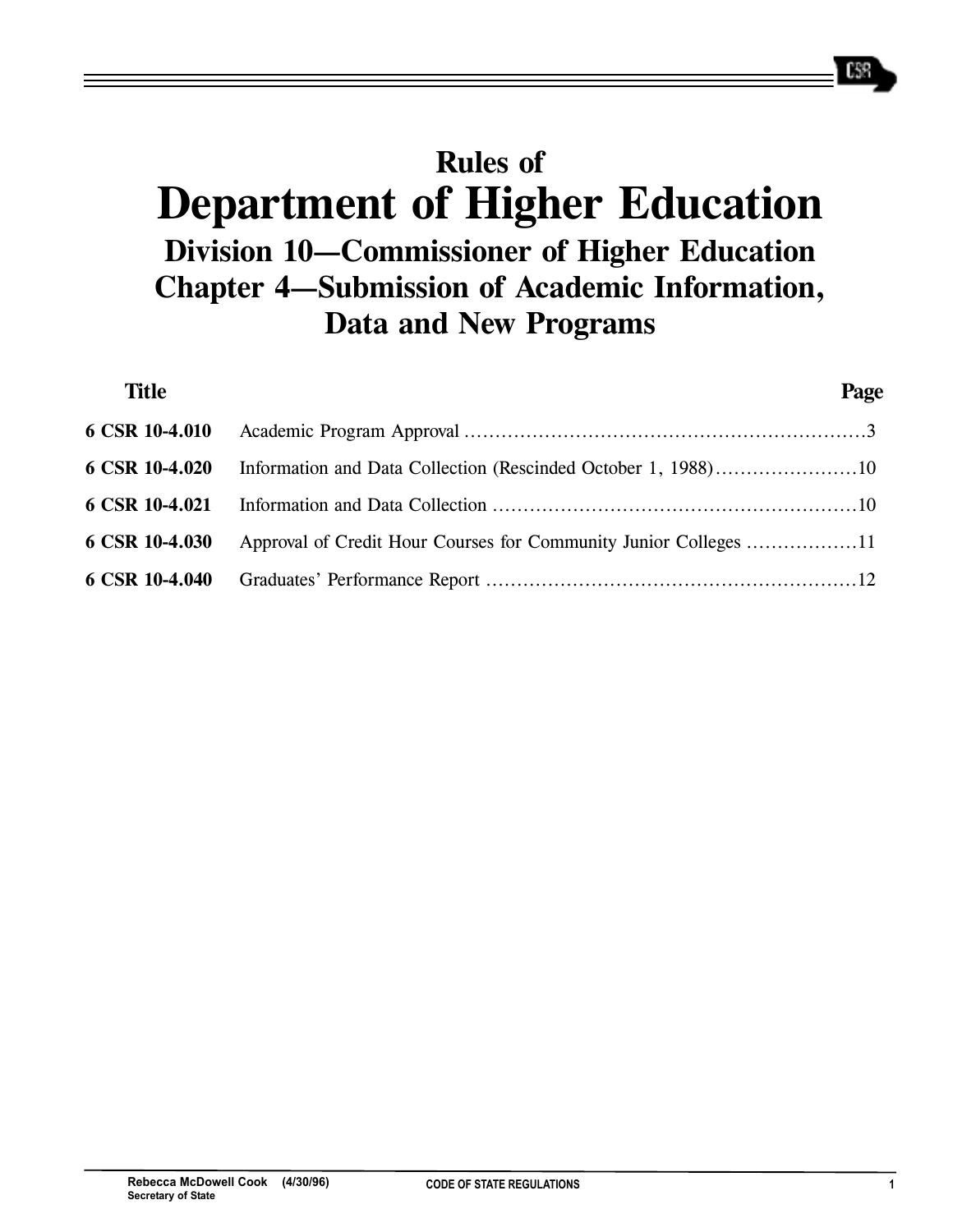# **Title 6—DEPARTMENT OF HIGHER EDUCATION Division 10—Commissioner of Higher Education Chapter 4—Submission of Academic Information, Data and New Programs**

## **6 CSR 10-4.010 Academic Program Approval**

*PURPOSE: The purpose of this rule is to set forth the criteria for evaluation and the procedures for submitting new degree and certificate programs and program changes by public and independent institutions of higher education in Missouri to the Coordinating Board for Higher Education.* 

## (1) Policy.

(A) In light of its responsibilities imposed and assigned by sections 173.005.2(1) and (7) and 173.030(1) and (2), RSMo, the Coordinating Board for Higher Education (CBHE) has determined that it can and should discharge its obligations by requiring institutions of higher education in the state to submit to it information concerning all new degree and certificate programs. The coordinating board will review all new program proposals and, in the case of public institutions, will approve or disapprove them. In the case of independent institutions, the coordinating board will review the programs and make pertinent recommendations. Although these recommendations are not binding on independent institutions, submission of the proposals is required of independent institutions in order to address the issues of duplication and access at the postsecondary level as well as to enable the coordinating board to fulfill its statutory obligations. Furthermore, compliance with this policy is one (1) of the conditions for the eligibility of independent institutions for participation in the Missouri student grant program.

(B) Sections of this rule that do not apply to independent institutions are those dealing with cooperative intercampus degree programs, staff advisory comments, use of consultants, performance reviews for new programs, joint review with CBHE and the Department of Elementary and Secondary Education and program finances.

# (2) Definitions.

(A) Certificate—a prescribed course of study which confers an award other than a formal degree.

(B) CIP taxonomy—the six-digit code number assigned to academic program types by the Center for Educational Statistics of the United States Department of Education. CIP

categories are described in the United States Department of Education publication, *A Classification of Instructional Programs (CIP)*.

(C) Commissioner—the commissioner of higher education as appointed by the CBHE.

(D) Content—the program specialization with its related options, if any, for which recognition is intended to be given by the conferring of a degree or certificate.

(E) Coordinating board, board or CBHE the Coordinating Board for Higher Education created by the Omnibus State Reorganization Act, Law 1974, p. 530.

(F) Degree—any prescribed course of study in an institution of higher education which constitutes an area of specialization leading to a recognized degree. This is the same as the term discipline specialty as represented by the Classification of Instructional Program (CIP) code used in reporting to the United States Department of Education's Integrated Postsecondary Education Data System and to the Missouri coordinating board for higher education's certificate and program inventory. In baccalaureate degrees or higher, the term program is generally the same as major.

(G) Independent institution—an approved private institution of higher education meeting the requirements of section 173.205(2), RSMo, provided it is also either accredited or a candidate for accreditation by the Commission on Institutions of Higher Education of the North Central Association of Colleges and Secondary Schools and provided it offers a postsecondary course of instruction at least two (2) years in length leading to conferral of a degree.

(H) Level—a degree, such as associate, baccalaureate, first professional, master's, specialist, doctorate and any other designation lower, higher or intermediate to those which now exist or may be created. (Specialist programs, related to the state requirements for the certification of public school administrators and to the further education of public school teachers and supervisors, should be limited specifically to the field of education. These programs are essentially extensions of master's level studies and should evidence a study beyond that expected of master's programs.)

(I) Program—a prescribed course of study that leads to the formal award of a certificate or degree.

(J) Public institution—an approved public institution of higher education meeting the requirements of section 173.205(3), RSMo, provided it is also either accredited or a candidate for accreditation by the Commission on Institutions of Higher Education of the North Central Association of Colleges and Secondary Schools, and provided it offers a postsecondary course of instruction at least two (2) years in length leading to conferral of a degree.

(K) Program options—a formally designated area of specialization within an existing degree program that has a distinctive curricular pattern. A preponderance of required courses for the option will be taken in a core of courses common to all variations of the existing parent degree. For the purposes of program changes, option, emphasis area and other similar terms are assumed to be equivalent.

(L) Type—a designation within a degree level, such as associate of arts (AA), associate of science (AS), associate of applied science (AAS), bachelor of arts, bachelor of science, bachelor of science in engineering, master of arts, master of science, doctor of philosophy, doctor of education, etc. AA and AS degrees are oriented toward transfer to baccalaureate programs. AAS degrees are not oriented toward transfer to baccalaureate programs, but rather are terminal vocational programs.

(3) General Program Approval Procedures for Public Institutions.

(A) The coordinating board or its designee shall be responsible for the review of all new program proposals and shall either approve or disapprove them. Institutions submitting new programs for CBHE review shall follow the format outlined by CBHE staff. Submissions shall be made on appropriate forms as provided by the CBHE. All actions resulting in the approval of new programs for public institutions shall be subject to a stipulation regarding the program's ability to attain specified performance goals during a stipulated period that shall have been established by the sponsoring institution and shall have been approved by the board or its designee.

(B) Performance Review. At the conclusion of the stipulated period, the program's performance shall be reviewed on the basis of the specified goals in a manner mutually satisfactory to the sponsoring institution and the commissioner. In the event a new program fails to develop satisfactorily in the allotted period as determined by the board or its designee, the status of the new program shall be evaluated. As a result of this review, approval may be continued with or without further stipulations, or program authorization may be withdrawn. In the latter event, should the sponsoring institution choose to continue the new program rather than terminate it, the resources associated with the program shall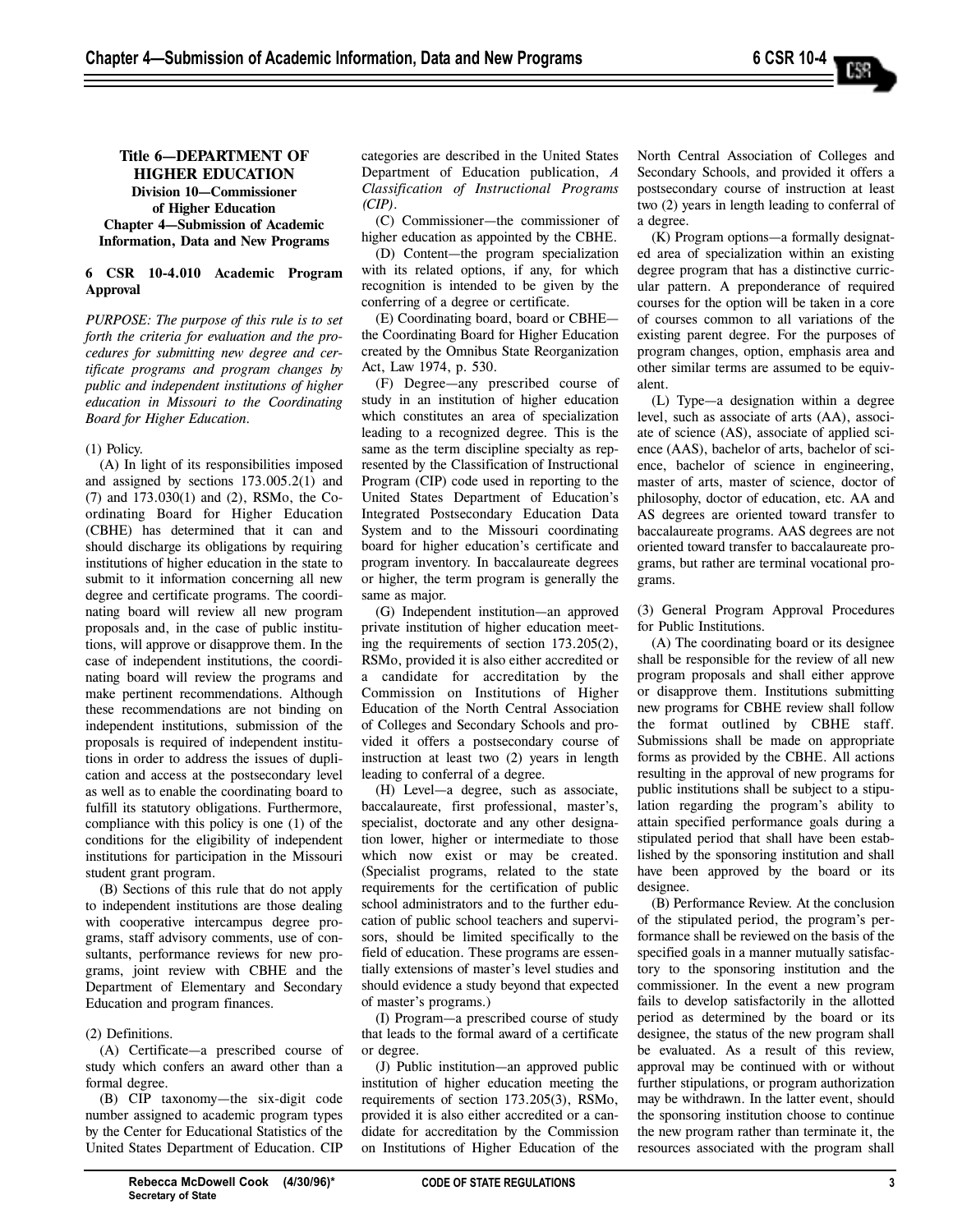be withdrawn from the institution's funding base for the purpose of developing future state appropriation requests.

(C) Special Procedure for New Public Institutions.

1. Since newly-established public institutions have ordinarily only begun the process of assembling the resources necessary to offer instruction, application of the usual and customary review process would not be appropriate. As a consequence, new public institutions must develop a five (5) year academic plan that projects those programs the institution intends to develop during this period based upon a need analysis it has conducted. The institution must also provide satisfactory evidence that it can reasonably expect to acquire the resources necessary to support these programs. The institution must submit annual updates on the plan and its progress toward full implementation. At these times the institution may request revisions in its original plan.

2. Subject to coordinating board approval of the plan, the new institution may offer these programs for a period not to exceed five (5) years. During this time the institution must submit formal proposals for new program approval; however, the submission of these programs may occur on a schedule convenient to the institution. Those programs that have not received regular approval by the end of the five (5)-year planning period shall be terminated, or the resources associated with the program shall be withdrawn from the institution's funding base for the purpose of developing future state appropriation requests.

(D) Notice. Prompt notice of the results of all academic program approval and review actions by the board or its designee, including any pertinent comments relating thereto, shall be sent to the Coordinating Board for Higher Education whenever the action decision has been delegated, to all higher education institutions and to the public in a manner deemed appropriate by the commissioner.

(4) General Program Review Policies for Independent Institutions.

(A) Independent institutions shall submit all new degree and certificate programs for coordinating board review. Institutions submitting new programs for CBHE review shall follow the general format used by public institutions. Submissions should be made on appropriate forms as provided by the CBHE.

(B) The board or its designee shall review new program proposals submitted by independent institutions and may make pertinent comments and recommendations. Although these recommendations are not binding on

independent institutions, submission of the proposals is required of independent institutions to address the issues of duplication and access at the postsecondary level as well as to enable the CBHE to fulfill its statutory obligations. Compliance with this policy is one (1) of the conditions for the eligibility of independent institutions for participation in the Missouri student grant program.

(C) The board or its designee shall ensure that the review of new programs submitted by independent institutions is conducted in a manner to provide that all criteria and definitions that are applicable to public institutions are also applicable to independent institutions except as explicitly provided in this rule. These criteria, however, shall be applied with due regard for the differences between public and independent institutions as well as the different degree of responsibility and authority the coordinating board and state have in the operation of the respective sectors.

(D) With respect to permissible differences in the review process between independent and public institutions, the following criteria, procedures and definitions shall not be applicable to independent institutions unless an individual independent institution should voluntarily elect to participate in a particular review provision:

1. All financial criteria shall not be applicable and related data should not be submitted;

2. Provisions related to cooperative intercampus degree programs shall not be applicable;

3. Provisions related to staff advisory comments shall not be applicable;

4. Provisions related to performance reviews for new programs shall not be applicable;

5. Provisions related to the use of consultants shall not be applicable; and

6. Provisions related to the joint review of vocational programs by the coordinating board and the Department of Elementary and Secondary Education shall not be applicable.

(E) Notice. Prompt notice of the results of all academic program review actions by the CBHE or its designee, including any pertinent comments relating thereto, shall be sent to the Coordinating Board for Higher Education whenever the action decision has been delegated, to all higher education institutions and to the public in a manner deemed appropriate by the commissioner.

(5) Submission of Proposals.

(A) Program Review Schedule.

1. Except as otherwise noted in this rule, proposals for degree and certificate programs must be submitted at least one hundred twenty (120) days prior to implementation and should be submitted to the Missouri Coordinating Board for Higher Education during one (1) of the following three (3) periods each year:

A. March 1 through March 31;

B. July 1 through July 31; and

30.

C. November 1 through November

2. Every effort will be made to complete the review of proposals received in each of these periods during the following one hundred twenty (120)-day cycles (which will begin on April 1, August 1 and December 1), unless unusual circumstances require more time for review of a particular program. The CBHE or its designee may permit departure from this schedule, if necessary, but the sponsoring institution shall be notified of the delay and the reasons for it. The sponsoring institution may request an expedited review of a proposed program in extenuating circumstances by informing the commissioner in writing of the reasons for the request. Pending degree programs shall not be implemented until coordinating board action has been completed.

(B) Off-campus and Out-of-district Degrees and Courses.

1. In addition to submitting new certificate and degree programs for on-campus offerings, an institution must submit a new program proposal if more than half the major requirements for the degree can be completed at an off-campus site for four (4)-year institutions or at an out-of-district site for two (2)-year institutions. (For the purposes of this section, major requirements shall be considered to include course requirements in the specific area of concentration only; general education requirements and free electives shall not be a factor in this determination.)

2. All formal two-plus-two  $(2 + 2)$  curricular agreements must be submitted for review if either the sponsoring institution or the host institution is publicly supported.

(C) Instructional Site Defined. In the context of the previous subsection, instructional site shall be defined to include only those settings where instruction is delivered directly to students by a physically present teacher. Internship sites and the simple receipt of telecommunications transmissions shall ordinarily not constitute an instructional site. However, programs identified for delivery by such nontraditional means as telecommunications must be submitted for review, and the subsequent review shall focus on instructional delivery at the point of origin. All customary review criteria shall be applicable to programs delivered by nontraditional means.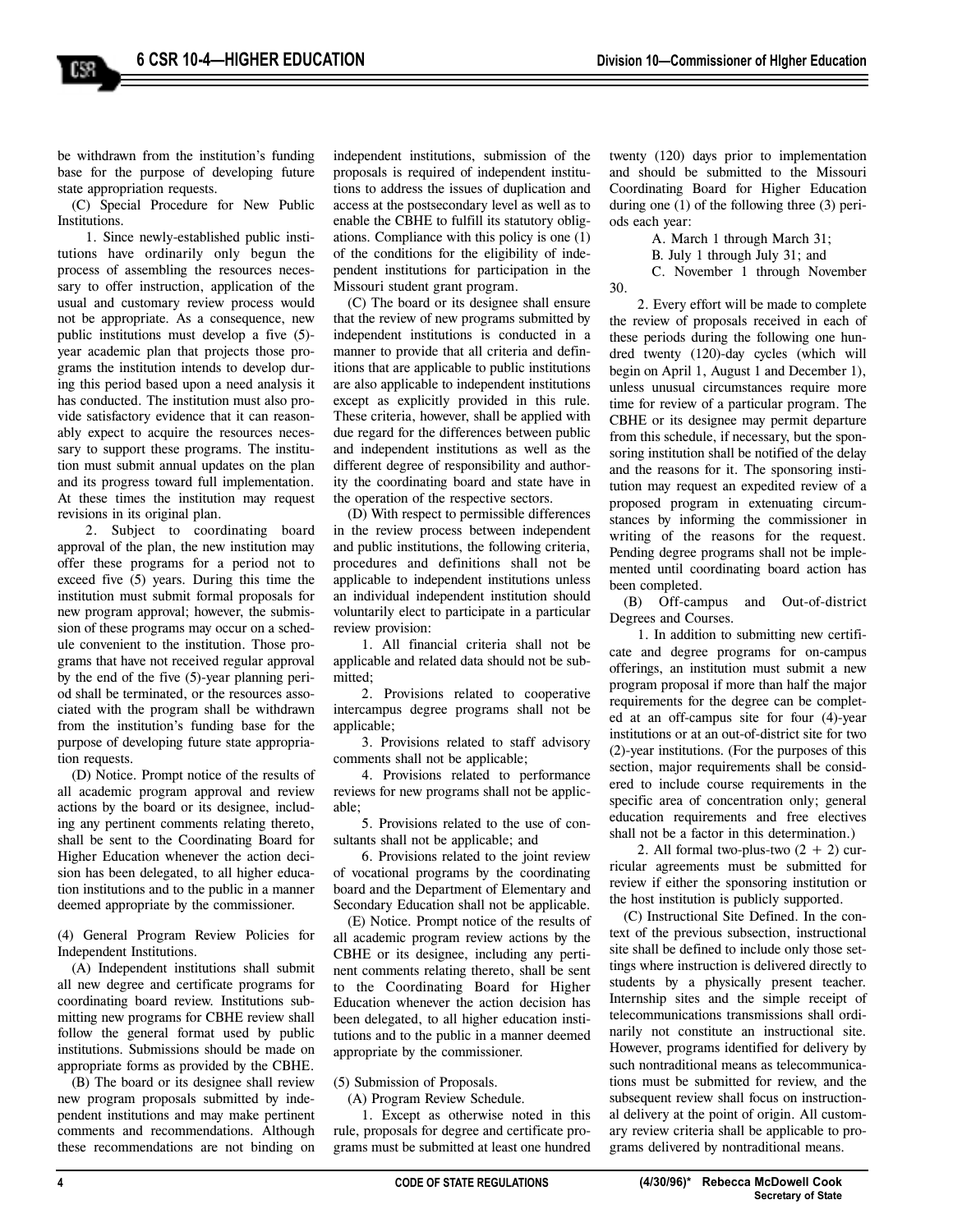(D) Special Procedure for Multiple-campus Institutions.

1. Multiple-campus four (4)-year institutions must submit separate program proposals for individual campuses, subject to certain exceptions for cooperative degree programs that are defined in subsequent paragraphs. For the purposes of cooperative degree programs, residence centers shall not be regarded as separate campuses.

2. New program authorization for one (1) campus of a multiple-campus two (2)-year public institution may be extended to all other campuses within a district at the discretion of the sponsoring institution subject to the stipulation that the coordinating board shall be informed of all academic programming available at each campus.

(E) Cooperative Intercampus Degree Program for Public Institutions.

1. A cooperative, intercampus degree program extends an academic program authorized by the CBHE on one (1) of an institution's campuses to one (1) or more of its other campuses (not including residence centers) under the following conditions:

A. The campus authorized to provide the program will continue to do so;

B. The program is cooperative in nature, that is, it involves the faculty and resources of each participating campus;

C. The program shall be included in the institution's institutional plan and shall be consistent with the mission statement for the receiving campus; and

D. The program shall meet the accreditation guidelines of the appropriate national accrediting body, if any exists, as well as any applicable state licensure requirements.

2. Subject to the previously mentioned definition, a cooperative, intercampus program is distinct from the more typical new program model in which a program is developed as a new, free-standing entity on a campus.

3. The procedures and criteria for the review of these programs shall be the following:

A. Following the endorsement by the president and the governing board of the institution, the program shall be sent to the board or its designee for review;

B. Each cooperative, intercampus program shall be shared with the CBHE staff for its review and consideration at least one hundred twenty (120) days prior to the proposed implementation;

C. It shall be the institution's responsibility to document the economic development opportunity or the need the proposed program is designed to address, including specific manpower needs at the state or regional level;

D. Additional expenditures associated with the proposed program shall be defined. If the resource needs cannot be satisfactorily addressed by internal reallocation or alternative delivery systems, the program shall be included in the institution's next budget request for state support; and

E. The board or its designee shall review the cooperative, intercampus program on an expedited basis involving a period not to exceed sixty (60) days. In the event the program is not approved by the board's designee, the decision may be appealed to the coordinating board following established program appeal procedures.

4. This subsection is not applicable to independent institutions.

(F) Staff Advisory Comment for Public Institutions.

1. The first step in the approval process for free-standing new degree programs is known as the staff advisory comment (SAC) and applies to public institutions only. The SAC report enables the coordinating board staff to make preliminary judgments regarding a program proposed by a public institution prior to the preparation of an entire program proposal document and initiation of the internal approval process at the institutional level. The process also enables the sponsoring institution to anticipate and address issues that might be relevant during the full review. A favorable staff advisory comment does not guarantee final approval of the program when staff reviews the full proposal. Conversely, an unfavorable staff advisory comment does not necessarily mean that the final proposal for a program will not be approved. It will be expected, however, that staff concerns expressed in the staff advisory comment will be addressed in the final proposal.

2. The SAC report will emphasize those program approval criteria listed in this rule which are relatively stable in the short- to mid-term and which cannot be readily adjusted to different circumstances or perceived needs.

A. Mission and planning priorities of sponsoring institution. Each proposal shall include a statement regarding the compatibility of the proposed program with an institution's mission and approved institutional plan or plan update.

B. Need for the proposed program. Each proposal shall address the issues of what are the societal, occupational, research and public service needs the program is intended to address as well as the anticipated student demand for the program, preliminary evidence related to market demand for program graduates and the relationship of the program to the economic development of the state, as may be appropriate.

C. Duplication of the proposed program. Each proposal shall comment on the issue of the extent to which any existing programs in the proposed service area already address the needs and purposes this program is designed to fulfill. Factors salient to the duplication issue include the relevance of existing programming, the availability of alternative educational delivery systems, extent of student demand, state or regional manpower requirements and access considerations.

3. To provide a frame of reference so the responses to these questions can be properly understood, it will also be necessary to submit a brief description of each program including an outline of the proposed curriculum. The structure of the proposed curriculum will not be subject to comment in this phase of the review process, and the CBHE staff will assume that the details of these descriptive materials may be subject to modification as the program development process proceeds. However, if additional planning suggests that a major shift in program emphasis would be appropriate, a new document must be submitted for a staff advisory comment.

4. All documents related to this process should be submitted in duplicate. Materials related to a staff advisory comment may be submitted at any time during the year. Every effort will be made to complete a staff advisory comment within forty-five (45) days of submission.

(G) Proposal for a New Academic Degree Program.

1. A proposal for a new academic degree program shall be submitted during one (1) of three (3) specified submission periods: March, July or November. All documents related to this process should be presented in triplicate in the form prescribed by CBHE staff. The board staff may request information in addition to that contained in the proposal.

2. Approval by the CBHE or its designee of new degree and certificate program proposals submitted by public institutions as well as the formal receipt of new programs from independent institutions are valid for two (2) years following the first fall term after the action. If an institution has not implemented the program by that date, the approval or receiving shall be considered to have lapsed and the program proposal must be resubmitted with updated information.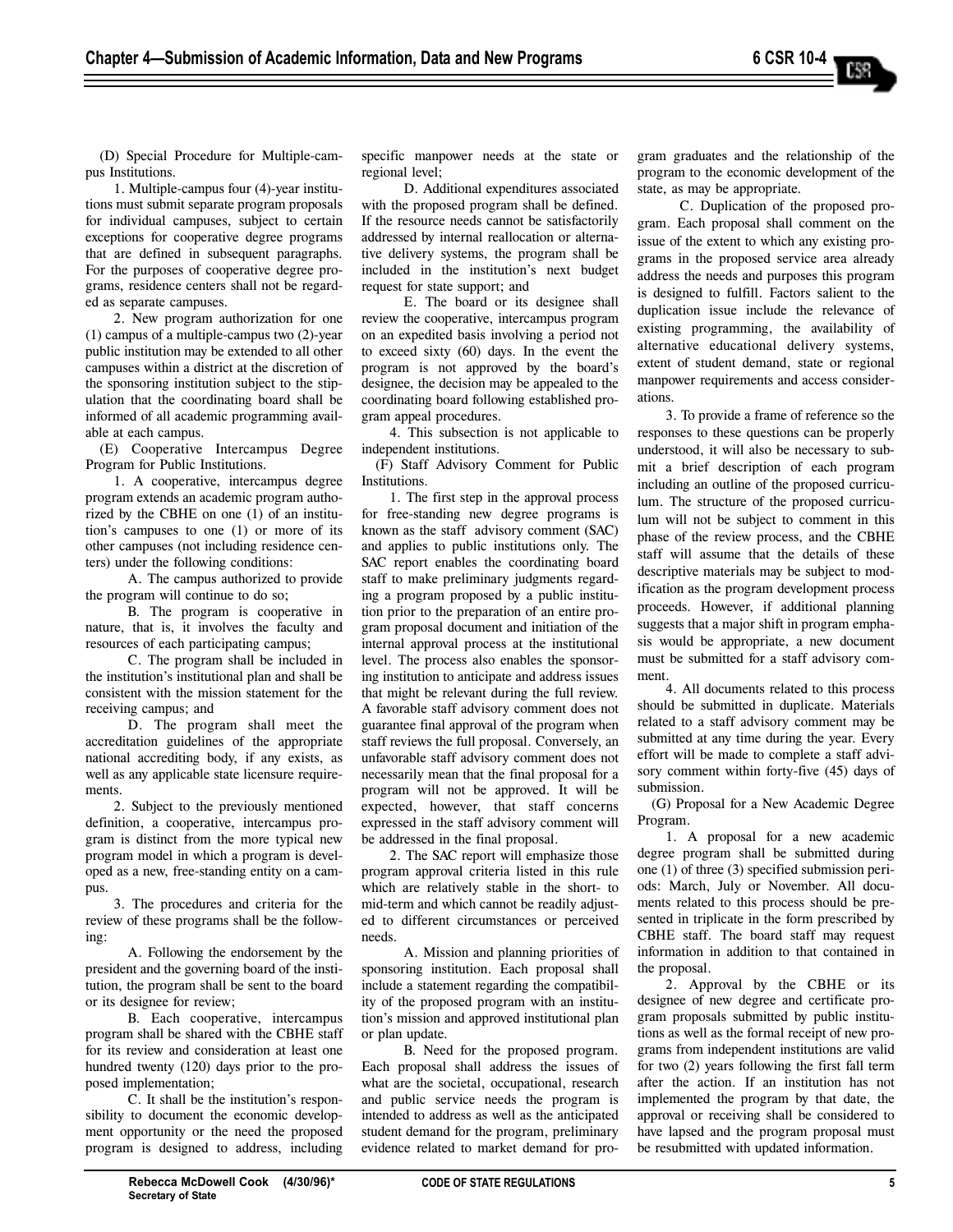3. Any institution or interested party, that is, a representative from another institution, of the profession, occupation or specialized academic field, or any individual who, as a potential student or employer, believes him/herself to be affected by the proposed program, may express an opinion to the coordinating board or its designee regarding the evaluation or recommendation of any new degree program proposal. This may also occur when an institution or individual wishes to comment on a degree program submitted by another institution. In addition, a formal appeal of a program action may be initiated as provided elsewhere in this rule.

4. Proposal for a new AS transfer degree program.

A. The AS degree is a specialized degree which is intended for transfer into a preprofessional program and is substantively different from the AAS degree. The AAS degree is not intended as a transfer degree into a four (4)-year program and contains courses that are not primarily designed for transfer. Students seeking to transfer this degree will have their transcripts evaluated on a course by course basis.

B. The AS degree should result from careful planning and should constitute an articulation agreement between specific institutions.

C. The primary intent of the AS degree is to provide an alternative to the AA degree in those limited instances when the model general education program included in the AA degree cannot accommodate the demands of a preprofessional program. The AS degree shall be used only in exceptional circumstances when no other remedy is available.

D. The AS degree is to be developed through consultation between sending and receiving institutions on a program-by-program basis. Proposed AS degree programs may be submitted at any time of the year and will be reviewed using a modified program review process. The emphasis of this review will be on the justification for establishing an exception to the prescribed thirty-nine (39) hour general education core requirement and the resource implications of the proposed agreement for the sending institution. Submission of a staff advisory comment request is not required for proposed programs of this type.

(6) Program Changes. Changes in programs must be submitted to the coordinating board for both informational and review purposes. After considering these changes, the board or its designee may determine that the change in program should be submitted instead as a

new program proposal. Program changes should be reported using appropriate forms provided by the CBHE. Program changes that should be submitted include the following:

(A) Program Title Change. All revisions or changes in a program name or its nomenclature shall be reported to the CBHE. A title or nomenclature revision that includes substantive curriculum changes may be deemed tantamount to a new program and be referred back to the institution for resubmission as a new program;

(B) Combination Programs.

1. This category is narrowly defined to include only those programs that result from a mechanical combination of two (2) previously existing programs. Substantive curricular changes shall ordinarily be limited to the elimination of duplicated requirements.

2. The development of interdisciplinary programs and area study programs that utilize the resources of several existing programs shall be handled through the new program approval process.

(C) Single Semester Certificates. A single semester certificate may be added or deleted simply by using a Notice of Changes in Programs form provided by the CBHE. The establishment of a longer program, however, shall be pursued through the procedures established in this rule;

(D) One (1)-year Certificate Programs.

1. A one (1)-year certificate program developed from an approved associate degree program shall be reported as a program change provided that the program is directly related to the approved associate degree program and consists predominantly of courses included in the associate degree program.

2. A one (1)-year certificate not associated with an approved parent degree program must be submitted as a new program;

(E) Option Addition.

1. The addition of a specialized course of study as a component of an umbrella degree program may be submitted as an option addition program change subject to the limitation that the CBHE or its designee shall make a determination regarding the potential for unnecessary or inappropriate duplication of existing programs. Only in those instances in which duplication is not a problem may the proposed option be implemented.

2. The following general guidelines are used to distinguish a permissible option addition from a proposed new degree program:

A. At the conceptual level an option or emphasis area functions as a component of an umbrella degree program. As such, an option in a specialized topic shall consist of a core area of study in the major plus selected topical courses in the specialty. Typically, the

core area of study shall constitute a preponderance of the requirements in the major area of study as measured in the number of required courses or credit hours, but no specific percentage distribution requirement has been established;

B. A proposed option or emphasis area shall be a logical component or extension of the umbrella degree program. One (1) measure of this compatibility—but certainly not the only one—would be the consonance of the proposed addition with the federal CIP taxonomy. For instance, using physics as an example, optics would be an appropriate option (emphasis area) while astrophysics would ordinarily not be acceptable as it is typically viewed as a branch of astronomy rather than physics; and

C. The number of new courses required to implement a new option or emphasis area can also be a relevant consideration. Four (4), five (5) or more new courses in a proposed new option would tend to raise questions about resource commitments and suggest that a new program has been developed;

(F) Inactive Status for Existing Programs.

1. Programs placed on inactive status will essentially be suspended for a specified period not to exceed five (5) years. Students in the program at the time this status is adopted shall be permitted to conclude their course of study if they have no more than two (2) years of course work remaining, but no new students may be admitted to the program. Programs designated as inactive will be so noted on institutional program inventories.

2. At the conclusion of the designated inactive period—not to exceed five (5) years—the institution must review the program's status and may either delete it or reactivate it.

3. In the event the institution chooses to reactivate the program, the institution shall provide the coordinating board satisfactory evidence that the resources necessary for the program are available and must establish performance goals for the program that are also acceptable to the coordinating board; and

(G) Deletion and Consolidation of Programs. Institutions must submit standard program change information whenever a program or option is deleted. This same provision applies whenever two (2) or more programs or options are to be consolidated into one (1) or more new offerings.

#### (7) Use of Consultants.

(A) In addition to evaluating written proposals, the board or its designee, in some circumstances, may use the services of consultants. It is anticipated that this procedure will be used infrequently.

158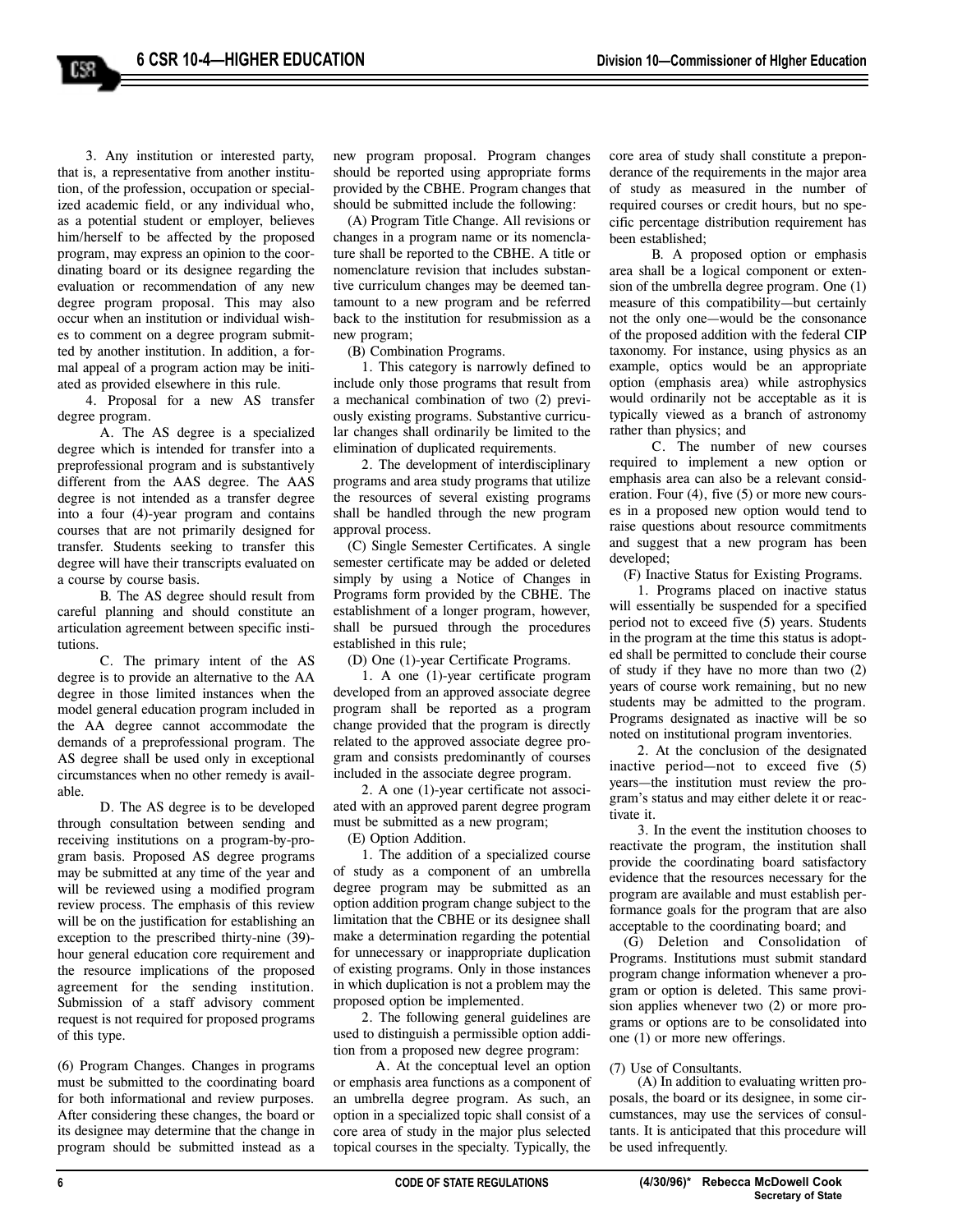(B) These consultants shall be individuals who are mutually acceptable to the board and to the institution whose program is under consideration. Both the commissioner and the institution may recommend consultants, but the ultimate selection of the consultant shall be agreeable to both.

(C) Services of consultants will be paid for by the institution whose program is pending.

(D) Consultants may be used in the following circumstances:

1. At the request of either the commissioner or the institution pending an unfavorable recommendation by the coordinating board staff;

2. For some health-related professions or high technology programs whenever clinical facilities, laboratory facilities, equipment or other aspects of the program need professional evaluation; or

3. In instances in which a judgment is difficult to make without the evaluation of professionally qualified external consultants.

(8) Programs Reviewed Jointly by the Coordinating Board for Higher Education and the Department of Elementary and Secondary Education.

(A) An institution requesting financial reimbursement for a new program from vocational/technical funds administered by the Department of Elementary and Secondary Education must submit at the same time two (2) copies of the proposal in the CBHE's format to the Division of Career and Adult Education of the Department of Elementary and Secondary Education in accordance with the instructions of that office. Because independent institutions are not eligible for reimbursement under this program, this section does not apply to independent institutions.

(B) The coordinating board and the Department of Elementary and Secondary Education concur on the following procedures and understandings for effecting cooperation between the two (2) agencies in the exercise of their respective responsibilities regarding the development of vocational/technical programs in Missouri colleges and universities:

1. The responsibilities of the Department of Elementary and Secondary Education to approve courses of instruction for vocational/technical financial reimbursement and of the coordinating board to approve new degree and certificate programs are independent responsibilities and are not contingent one upon the other. However, as a general policy the Department of Elementary and Secondary Education will not approve financial reimbursement requests which are components of degree or certificate programs not approved by the coordinating board;

2. In order to avoid duplication of effort by institutions, the Department of Elementary and Secondary Education will employ the coordinating board's proposal format for submission of new program proposals as its instrument for fiscal reimbursement requests;

3. Coordinating Board for Higher Education staff will notify Department of Elementary and Secondary Education staff of the development of any vocational/technical program, and members of both staffs will confer on all vocational/technical degree and certificate programs submitted to the coordinating board; and

4. The Division of Career and Adult Education of the Department of Elementary and Secondary Education will receive notification of the commissioner's actions on all vocational/technical program proposals.

(9) Appeal Procedure. In the event of an appeal of a program review action for either a public or independent institution, the following procedures shall be followed:

(A) Any of the following parties may initiate an appeal of a program action decision:

1. The institution submitting the original proposal;

2. Any Missouri higher education institution that believes its interests are adversely affected by the program decision; or

3. Any member of the Coordinating Board for Higher Education, in the event the original decision was made by the board's designee;

(B) An appeal originating with a higher education institution must be signed by the chief executive officer of the institution;

(C) A letter of intent to appeal must be received by the commissioner of higher education within thirty (30) days of receipt of the official notice of the program decision. If the appeal is initiated by a party other than the institution that proposed the program, a copy of the intent to appeal letter and all other subsequent documentation must be sent to the sponsoring institution;

(D) The new program may not be implemented while an appeal is pending;

(E) Within fourteen (14) days after a letter of intent to appeal has been submitted, the appealing party must submit its full rationale in support of the appeal to the commissioner and to any affected institutions. This rationale should summarize the appellant's justification for a review of the program decision and should include any relevant supporting evidence;

(F) This rationale and the responses of the commissioner and any affected institutions

will be placed on the agenda of the next meeting of the Coordinating Board for Higher Education, provided that the next meeting is scheduled at least fourteen (14) days after receipt of the rationale. If this criterion is not satisfied, the request for an appeal will be heard by the board at its next regularly scheduled meeting;

(G) If a majority of the Coordinating Board for Higher Education agrees that an appeal initiated by an institution should be heard, the matter will be referred to the CBHE committee on academic and library affairs. A public meeting of the committee will be scheduled at which time testimony will be presented by all interested parties, and the committee shall make its determination;

(H) In those instances when a member of the coordinating board has initiated a review of a decision by the board's designee, the chairman of the board shall receive copies of all relevant documents. Provided that a majority of the board agrees that an appeal should be heard, the board may decide either to refer the matter to the committee on academic and library affairs or to hear the appeal itself. If the matter is heard by the committee, the same procedures shall apply as if the appeal were initiated by an institution. If the matter is heard directly by the board, the chairman of the board shall establish the appropriate procedural guidelines;

(I) All decisions of the body hearing the appeal, whether the full coordinating board or its committee on academic and library affairs, shall be final; and

(J) This section on appeal procedures is intended to be applicable to both public and independent institutions, but no provision of this section shall supersede the general principle that decisions or recommendations by the Coordinating Board for Higher Education or the commissioner of higher education regarding programs submitted by independent institutions shall be recommendatory only.

(10) General Review Criteria for New Degree and Certificate Programs.

(A) Mission and Planning Priorities.

1. The proposed new program must be consistent with the institutional mission, as well as the principal planning priorities of the institution, as set forth in the institution's approved plan or plan update in the case of public institutions or the institutional mission statement in the case of independent institutions.

2. The coordinating board shall determine if proposed programs are consistent with a public institution's plan or plan update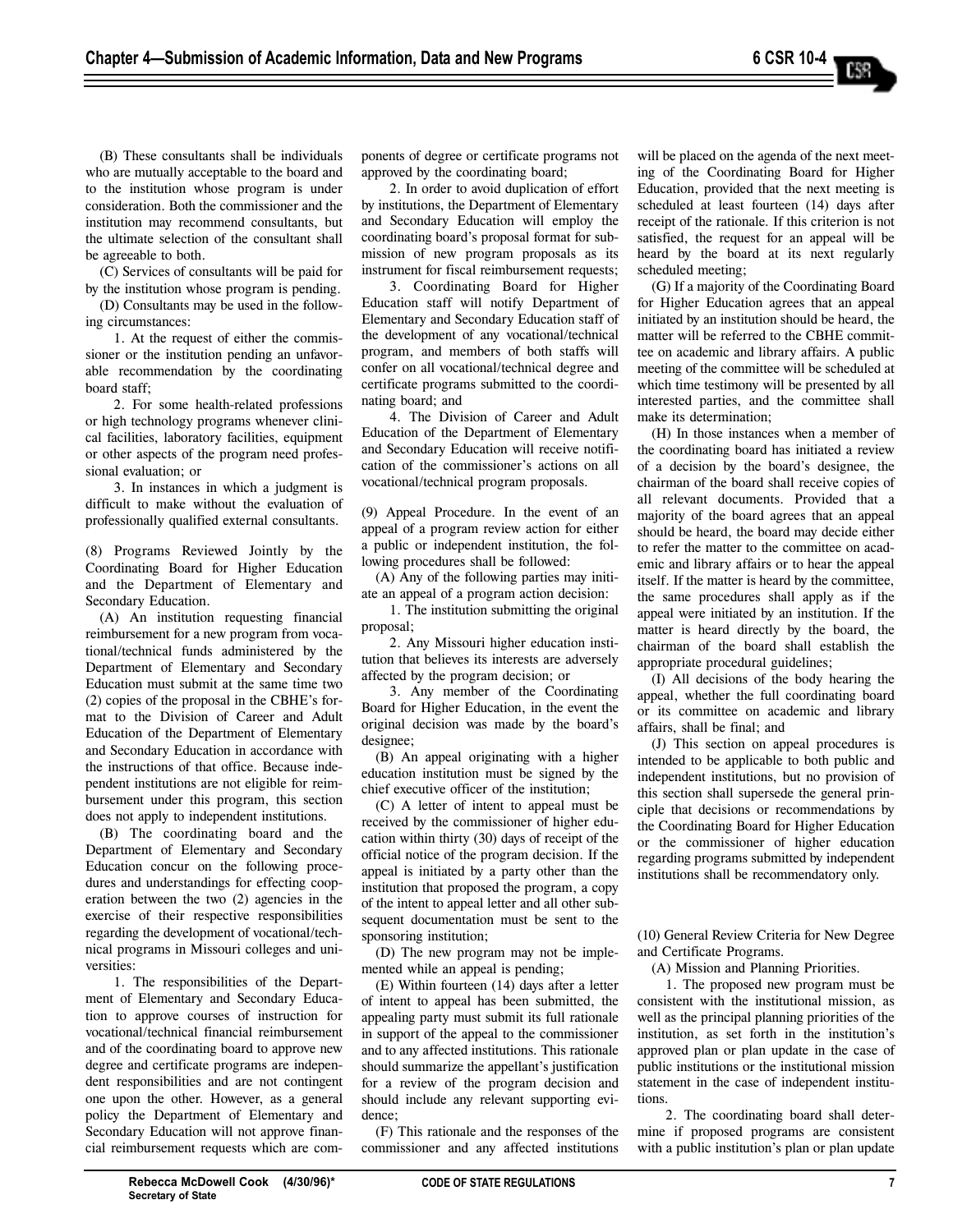as approved by the coordinating board. Except in unusual circumstances, only those proposed new programs submitted by a public institution that are consistent with the institution's mission statement and, when appropriate, anticipated in its approved institutional plan, shall be eligible for approval and implementation.

158

(B) Need for the Proposed Program.

1. There shall be a clearly demonstrated and well-documented demand and/or need for the program in terms of meeting present and future needs of the locale and the state, although it is recognized that for program approval purposes state needs are a part of broader national needs. Three (3) kinds of needs may be identified—

A. Societal needs;

B. Occupational needs relative to upgrading vocational/technical skills or meeting labor market requirements; and

C. Student needs for a program.

2. Some programs may be desirable on the basis of their cultural contribution or social value or potential to serve student interests independent of labor market or demand considerations. However, in these instances the societal and student need for the program must be clearly demonstrated by the institution submitting the proposal.

3. Institutions proposing new programs must present data projecting employment and student demands and availability of openings in the labor market to be served by the new program. The kinds of information and data submitted will vary somewhat with the type of program proposed but may include the following: personnel and employment projections prepared by the Bureau of Labor Statistics and the Missouri Occupational Information Coordinating Committee (MOICC) as well as professional and trade associations; surveys of potential employers, including numbers of anticipated vacancies and training requirements; and surveys of potential student interest.

4. Adequate data shall be provided to support projections for the number of students who are expected to enter the program. Program enrollment shall be sufficient to ensure a quality educational experience as well as an efficient utilization of resources.

5. As an additional indicator of need, the institution shall clearly detail how program success will be defined and measured, particularly if that definition includes measures in addition to the conferral of a degree or certificate.

(C) Duplication of the Proposed Program.

1. A proposed program shall not be unnecessarily duplicative of those of other Missouri institutions. Ordinarily, proposed

programs in basic liberal arts and sciences at the baccalaureate level would not be considered unnecessarily duplicative, provided sufficient student demand can be demonstrated. Unnecessary duplication is a more specific concern in graduate, technical and professional programs which meet special labor market needs.

2. The questions of how a proposed program meets an institution's local and state service area needs and how it articulates with appropriate baccalaureate or graduate programs shall also be addressed. (In this context it is understood that some programs, for example, the AAS, are designed to be terminal in character and are not ordinarily expected to articulate with more advanced programs.)

3. Factors salient to the duplication issue include, in descending order of priority, the relevance of existing programming; the availability of alternative educational delivery systems; the extent of student demand; state or regional work force demand; and access considerations such as geographic availability, student population served and cost of instruction.

4. Determination of need for a new program will be based in part upon an assessment of the function to be served by the program and the availability of alternative sources of education in a given service area. Availability of spaces in the same or similar programs in all institutions in the state offering postsecondary programs will be taken into account, as will possibilities for interinstitutional arrangements, including contracting as provided by statute.

(D) Program Structure.

1. Existing programs can be strengthened and enriched when appropriate new courses and certificate or degree programs are added to the curriculum. A proposed program should be based on existing strengths of the institution rather than be composed entirely of new courses. Off-campus degree programs must be based on existing on-campus degree programs.

A. Normally, graduate programs should be built upon strong baccalaureate programs which can support advanced study through basic library holdings, faculty resources and appropriate research facilities and funds. It is, however, recognized that some graduate programs in universities and medical schools do not require supporting undergraduate baccalaureate majors in that field.

B. New institutions in the process of being established may also be considered exceptions to this general expectation, but special procedures have been established in

this rule to accommodate the developing institution.

2. There shall be a carefully planned and systematic program of study for the proposed program which is clear and comprehensive. The structure of a new program shall take into account, and shall be demonstrably consistent with, program objectives and intended student learning outcomes.

A. The linkage between program requirements and anticipated learning outcomes shall be delineated. Required courses in the major shall not be excessive and should be consistent with customary expectations for the type of degree proposed.

B. The curriculum of the proposed program shall reflect the requirements of any accrediting or certifying body if the institution elects to apply for accreditation or certification. (This statement is not intended to imply that specialized accreditation should be an institutional goal.)

3. Innovative programs of study shall also contain an orderly and identifiable sequence of education experiences that lead to a recognizable goal.

A. The awarding of credit for any experiential learning, credit by examination, off-campus courses, etc., shall be consistent with both established institutional and coordinating board policies. The requirements for off-campus programs shall be fully comparable to those for similar on-campus programs. If these requirements are not the case for the proposed program, the rationale for the difference must be clearly explained.

B. The policies and procedures for granting experiential credit and/or credit by examination (including the maximum number of such credit hours which are applicable to a specific degree program and the minimum scores which are acceptable) shall be clearly specified in written guidelines available to the student. The maximum number of experiential credit hours applicable to a specific degree program shall be the same for students enrolled at off-campus locations as for students enrolled on-campus.

4. In general, courses offered for credit off-campus shall be part of the regular catalogue offerings of the institution and shall be applicable to programs in the same manner as courses taken on-campus. Special courses developed solely for off-campus teaching shall be limited and shall be consistent with the mission of the institution. The standards for awarding credit to students enrolled at offcampus locations shall be the same as the standards applied to students enrolled oncampus.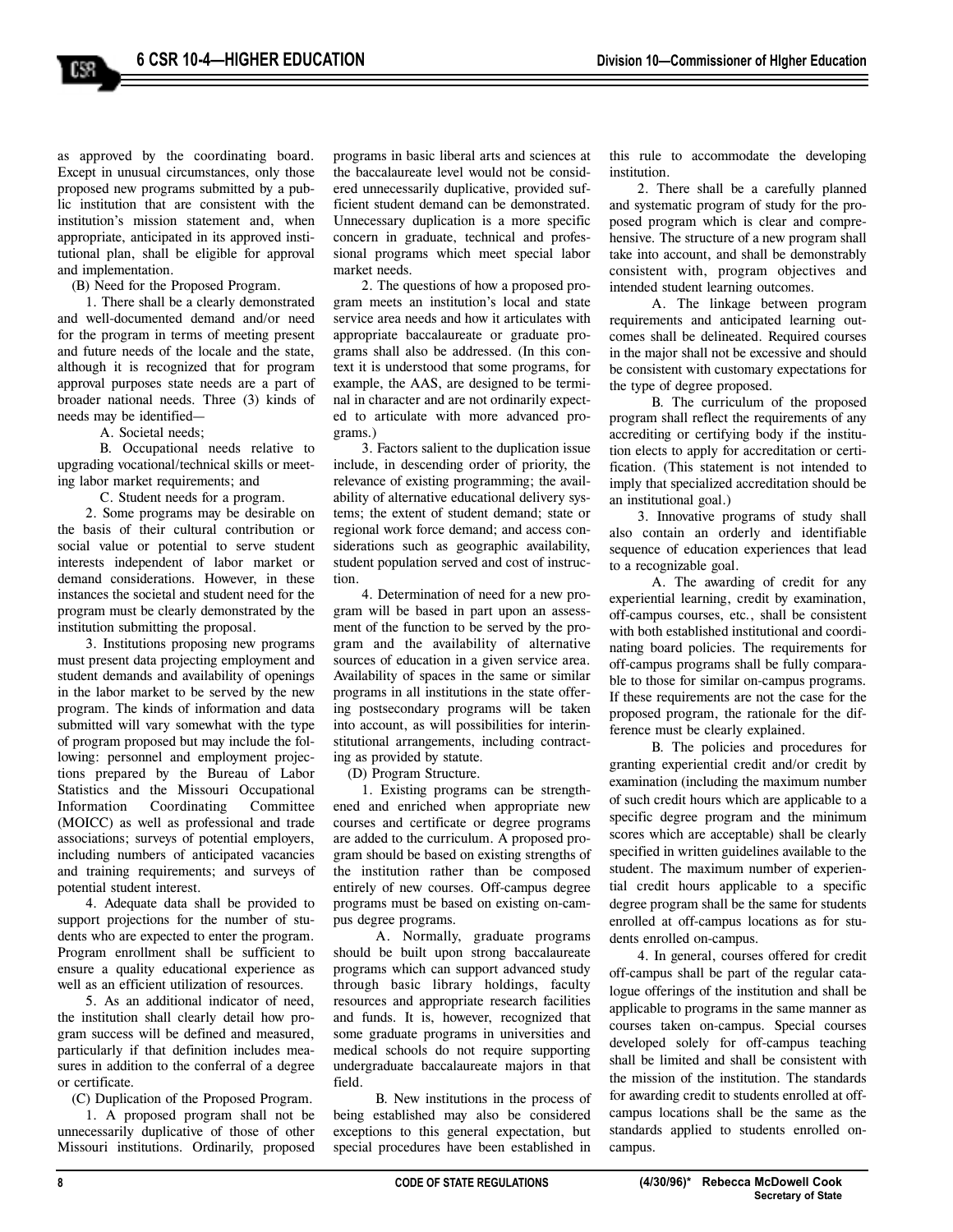5. Each institution's policy concerning residency for academic study purposes (as distinct from fee level) shall be stated clearly regarding the number of credit hours applicable to a degree program which must be earned in residence on its campus and shall explicitly define in residence.

(E) Faculty Resources. Faculty resources shall be appropriate for the program, given the sponsoring institution's mission and the character of the program to be developed.

1. The minimum educational attainment of the faculty shall be the appropriate degree and/or occupational or other equivalent experiences commensurate with the degree level of the proposed program. While the doctorate, in most instances, is the appropriate terminal degree for baccalaureate and graduate programs, the Master of Fine Arts (MFA) or a similar degree is often considered a terminal degree. If accreditation is a desired goal of the program, the number of terminal degree holders shall meet the minimum requirements of the appropriate accrediting association.

2. Adjunct faculty are an important and necessary component of some programs, particularly those programs that require a high degree of vocational/technical competence. However, programs shall involve credentialed full-time faculty in teaching, program development and student services. If a program will involve more than fifty percent  $(50\%)$ adjunct faculty, the rationale for the use of adjunct faculty shall be documented and approved by the coordinating board or its designee.

3. Adjunct faculty, when utilized, shall possess the same or equivalent qualifications as the regular faculty of the institution and shall be approved by the academic unit through which the credit is offered. The responsibilities of adjunct faculty shall be specified in such a manner that their involvement in program development and academic advising is assured, or that these activities are provided by other appropriate means.

4. Expected faculty workloads shall be appropriate and consistent with good educational practice and expressed in student credit hours per full-time equivalent faculty member in the administrative unit that will support the proposed program. This information, of course, must be evaluated in the context of the sponsoring institution's mission, the mission of the proposed program and the character of the discipline from which the proposed program is an outgrowth.

(F) Library Resources.

1. Qualitative and quantitative factors of library resources shall be appropriate for the proposed program, given the sponsoring institution's mission and the character of the program to be developed. Books, periodicals, microfilms, microfiche, monographs and other collections shall be sufficient in number, quality and currency to serve the program. Adequacy of the library personnel and of facilities to service the proposed program in terms of students and faculty will be considered. While some technical programs may not demand the same type or extent of holdings and services conventional arts and science programs do, these factors must be adequate.

2. Access to interlibrary loans and to libraries at other institutions or in other cities shall be indicated. Interlibrary loans and reciprocal loan privileges at local libraries may constitute valuable resources for the program. However, within this framework, adequate library material shall be available at the institution which proposes the program. If the program is to be taught off-campus, access to adequate library resources shall be provided.

(G) Physical Facilities and Instructional Equipment. Physical facilities and instructional equipment shall be adequate to support the program. Spaces shall be provided for classrooms and for staff and faculty offices. Laboratories for studies in the technologies and sciences shall be designed to provide maximum utilization of facilities, materials and equipment. Some courses require laboratory facilities, specialized equipment such as computer terminals and audiovisual aids, or other special resources. The institution offering these courses off-campus shall assure that appropriate support requirements are met.

(H) Administration and Evaluation.

1. Administration of the proposed programs shall not be unduly cumbersome or costly. Ideally, the program should fit into the current administrative structure of the institution. If administrative changes are required, they shall be consistent with the organization of the institution as a whole and shall necessitate a minimum of additional expense in terms of personnel and office space.

2. Proposals for jointly sponsored programs shall include provisions for adequate plans for cooperative administration.

3. Each institution shall set forth not only the administrative organization but also the instructional supervision and evaluation procedures for the program. These procedures shall include evaluation of courses and faculty by students, administrators and departmental personnel. Curriculum review procedures established by each institution for its program offerings shall include standards and guidelines for the assessment of student outcomes as defined for the program and consistent with the institutional mission.

4. The institution shall establish clearly defined performance goals for the new program to be achieved during a stipulated implementation period. The institution may revise its performance goals for the new program at any time during the designated implementation period with the concurrence of the CBHE staff.

5. The institution shall define a review process with the concurrence of coordinating board staff to assess the program's development. In the event a new program fails to develop satisfactorily in the allotted period as determined by the commissioner, the status of the new program shall be evaluated. As a result of this review, approval may be continued with or without further stipulations, or program authorization may be withdrawn.

6. In the event that program authorization is withdrawn, if the sponsoring institution chooses to continue the new program rather than terminate it, the resources associated with the program shall be withdrawn from the institution's funding base for the purpose of developing future state appropriation requests—

7. Paragraphs (10)(H)4.—6. of this rule are not applicable to independent institutions. (I) Finances.

1. Suitable financing for initiating proposed programs must be available. Programs should be financed with fees from students new to the institution, funds that have been reallocated from institutional sources or grants, contracts or sources other than normal state appropriations for higher education.

2. In those circumstances for which one (1)-time or limited duration funds are an integral component of the financing arrangements for a new program, the institution must also define a transition plan for the period when the one (1)-time or limited duration funds cease to be available.

3. The proposed program may require phasing-out of some existing program(s) to reallocate institutional resources for new programs that are a logical outgrowth of existing institutional strengths and consistent with the approved institutional plan or plan update.

4. Ordinarily, approval will be extended only for those programs that meet these requirements unless the sponsoring institution specifically requests additional state funds for program implementation. In this event, approval shall be conditional on actual receipt of these funds through the legislative process.

5. This subsection on finances is not applicable to independent institutions.

*AUTHORITY: sections 173.005(2), RSMo (1986) and 173.030, RSMo (Supp. 1988). Original rule filed Feb. 13, 1979, effective*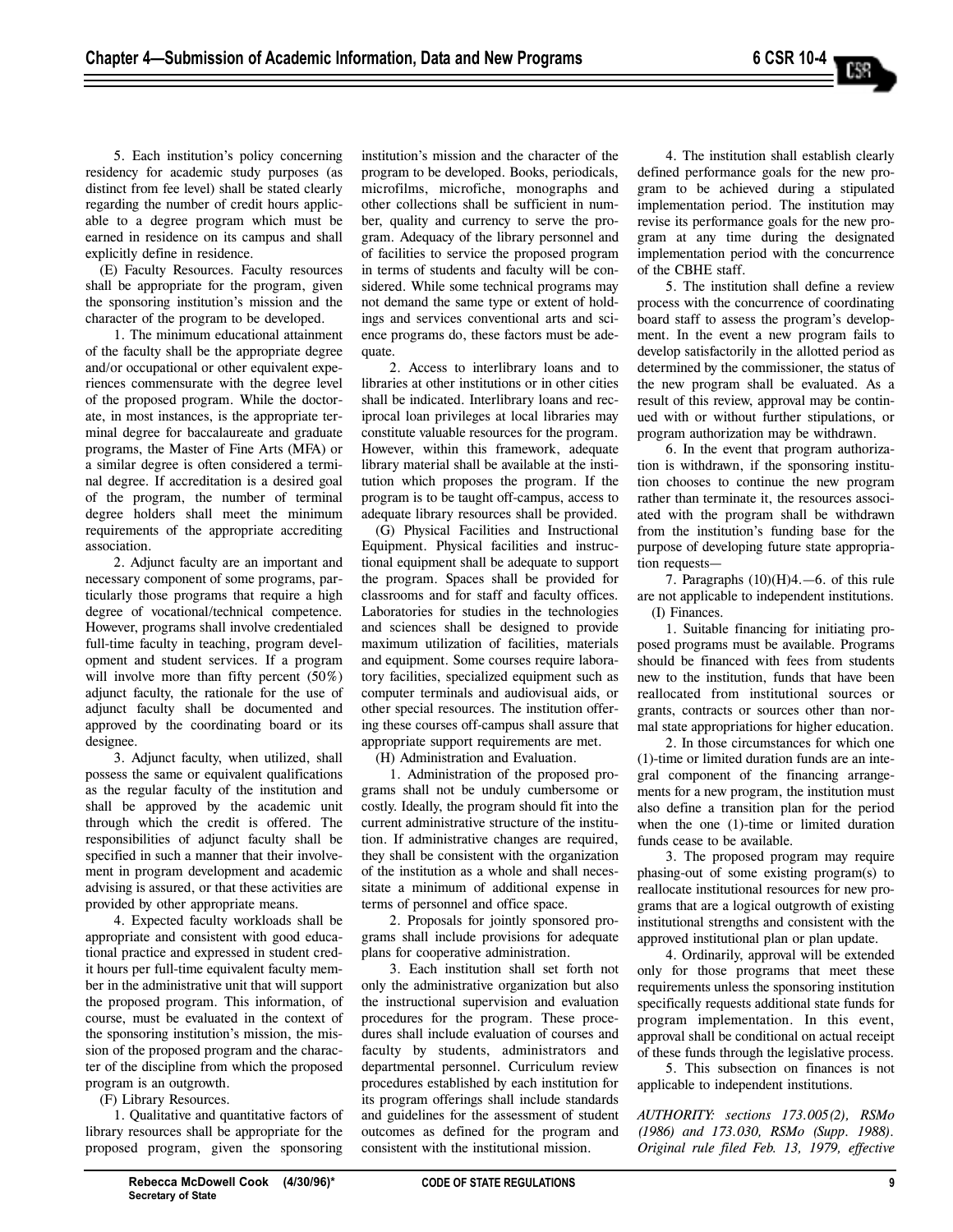*June 18, 1979. Rescinded and readopted: Filed July 18, 1989, effective Oct. 15, 1989.*

#### **6 CSR 10-4.020 Information and Data Collection**

(Rescinded October 1, 1988)

158

#### **6 CSR 10-4.021 Information and Data Collection**

*PURPOSE: The purpose of this rule is to set forth the procedures for collecting information and data, from all institutions of higher education in the state, by the Coordinating Board for Higher Education as required by the Omnibus State Reorganization Act of 1974.* 

(1) Policy. The Coordinating Board for Higher Education under section 6 of the Omnibus State Reorganization Act of 1974 is directed to collect the necessary information and develop comparable data for institutions of higher education in the state to be used to delineate the areas of competence of these institutions and for any other purposes deemed appropriate by it. This rule establishes the procedures to be followed by the institutions of higher education in submitting information and data to the Department of Higher Education. The rule specifies sanctions which the coordinating board may impose upon an institution of higher education that willfully fails or refuses to comply with the policies and procedures established by this rule and specifies procedures for a hearing to be held whenever the coordinating board acts to apply sanctions. The coordinating board will administer this rule through the Department of Higher Education and the commissioner.

#### (2) Definitions.

(A) Institution of higher education means an institution which provides a collegiate level course of instruction for a minimum of two (2) years leading to or directly creditable toward at least an associate degree or any professional or other degree including, but not limited to, the baccalaureate, master's, specialist and doctoral degrees.

(B) Private institution means a not-forprofit institution dedicated to educational purposes, located in Missouri which is operated privately under the control of an independent board and is not directly controlled or administered by any public agency or subdivision.

(C) Public institution means an educational institution located in Missouri which is directly controlled or administered by a public agency or subdivision and which receives some appropriations in a direct or indirect manner for operating expenses from the general assembly.

(D) Approved institution means an educational institution as defined in sections 173.205.2. or 173.205.3., RSMo (1986).

(E) Coordinating board means the Coordinating Board for Higher Education created by the Omnibus State Reogranization Act, Appendix B, section 6.2, RSMo (1986).

(F) Department means the Department of Higher Education created by the Omnibus State Reorganization Act, Appendix B, section 6.1, RSMo (1986).

(G) Commissioner means the commissioner of higher education as appointed by the Coordinating Board for Higher Education.

(H) New program means an academic, occupational or professional certificate or degree program developed for initial offering to students—

1. On the campus of a single campus institution of higher education;

2. On a campus of a multi-campus institution of higher education on which campus such program has not been previously offered; or

3. At an off-campus site of any public institution of higher education, if one-half (1/2) or more of all the requirements needed to complete the new program may be met at an off-campus site.

(3) Data and Information Collection **Procedures** 

(A) No later than the first day of June of each year, the commissioner shall issue a class A information and data schedule for the forthcoming academic year. A copy of the schedule shall be mailed by certified mail, return receipt requested, to the president of record of each public and private institution of higher education in the state, and shall detail all items of class A information and data required for the forthcoming academic year. Class A information and data are those collected by the department on a regularly recurring basis from all institutions of higher education in Missouri, or from an identifiable group of Missouri higher education institutions, and shall include, but not necessarily be limited to, information and data on enrollment, programs, finances, facilities, libraries, faculty and staff, and students. No class A information and data shall fall due until at least thirty (30) days after the date of the commissioner's request.

(B) Any time during the year, the commissioner may request items of class B information and data. Class B information and data are those collected by the department on an

irregular basis from all institutions of higher education or from an identifiable group of Missouri institutions and shall include special surveys which the department finds necessary for the coordination of Missouri higher education. No class B information and data shall fall due until at least thirty (30) days after the date of the commissioner's request.

(C) At any time during the year, the commissioner may request items of class C information and data necessary for the coordination of Missouri higher education. Class C information and data are those collected by the department on an irregular basis from a single institution of higher education and shall include special surveys which the department finds necessary to the coordination of Missouri higher education. No class C information and data shall fall due until at least thirty (30) days after the date of the commissioner's request.

(D) At least one hundred twenty (120) days prior to the implementation of a new academic degree or certificate program to be offered by a private institution of higher education, the institution shall send to the commissioner class D information and data. Class D information and data are those detailing new academic degree or certificate programs under development by private institutions. Class D information and data shall be submitted in departmental format required for new programs. New program proposals from state institutions of higher education are governed by the provisions of 6 CSR 10-4.010.

(E) At any time during the year, the commissioner may request that class E information and data be submitted to the department. Class E information and data are those facts necessary for the evaluation of existing certificate or degree programs being offered by an institution of higher education in Missouri. Submission of class E information and data shall not be required until at least ninety (90) days after the date of the commissioner's request.

(F) No information submitted under subsections  $(A)$ – $(E)$  in this rule, treated as privileged by applicable federal statutes, shall be open to public inspection unless ordered by a court of competent jurisdiction. Information and data filed with the commissioner pursuant to this rule which specifically relates to the financial operations of individual, private institutions of higher education will be kept confidential and will not be made available to the general public.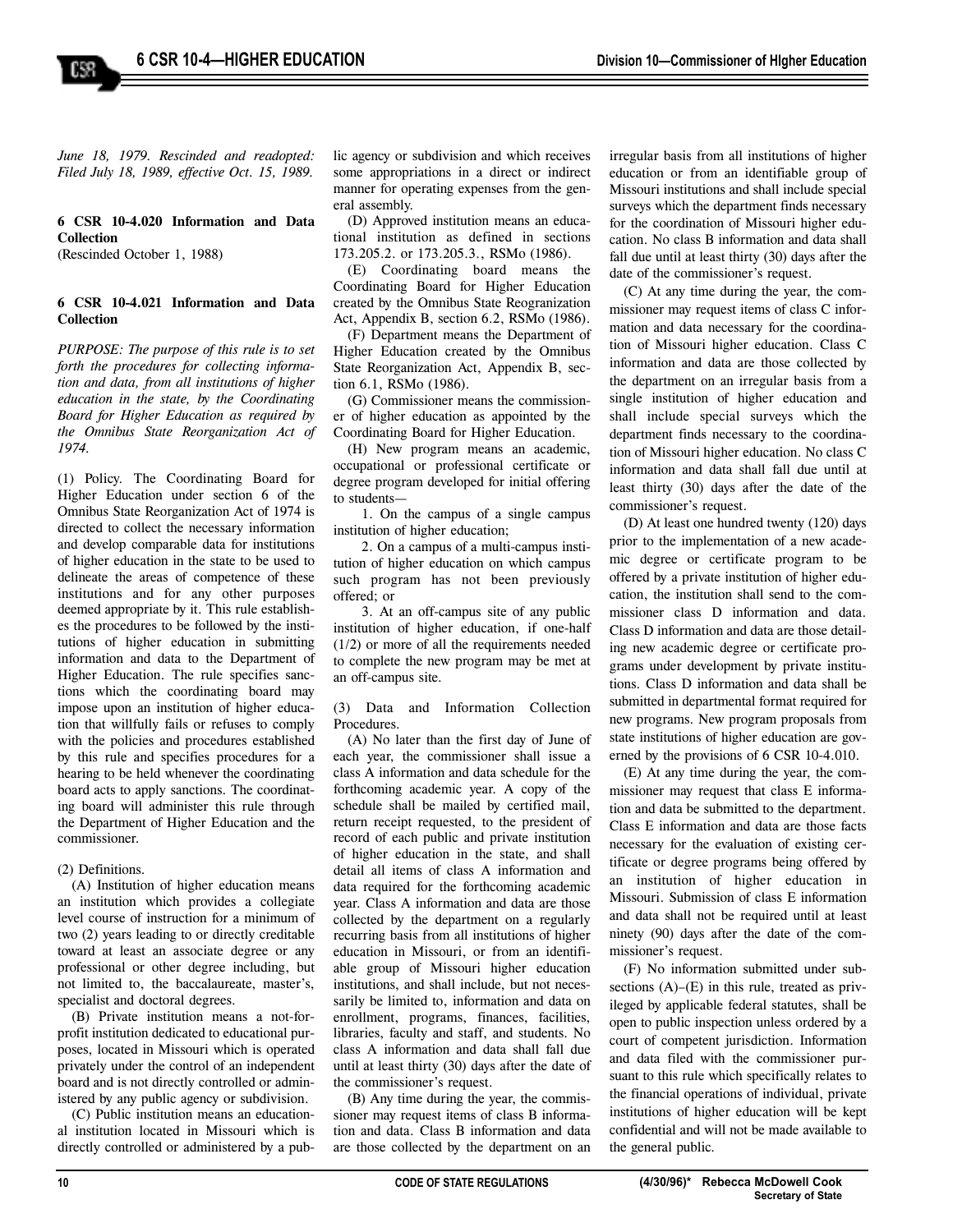(4) Submission Procedures. All requested information and data shall be submitted on departmentally-approved forms or according to departmentally-approved processes, which shall be complied with at fully and completely as good faith and best effort by an institution allows. If the coordinating board reasonably considers any partial, incomplete or misleading response to have been submitted with an intent to withhold available information and data or to purposefully mislead the coordinating board in its information and data-collecting role, such action may serve as cause for scheduling of a hearing leading to the possible imposition of sanctions upon that institution.

(5) Sanctions. If any institution of higher education in this state, public or private, willfully fails or refuses to follow any lawful guideline, policy or procedure established by the coordinating board, or knowingly deviates from any such guideline, or willfully acts without coordinating board approval where such approval is required, or knowingly fails to comply with any other lawful order of the coordinating board, the coordinating board, after a public hearing, may withhold or direct to be withheld from that institution any funds, the disbursement of which is subject to its control or the coordinating board may remove the approval of the institution as an approved institution within the meaning of section 173.205, RSMo (1986).

(6) Hearing Procedure. In the event that an approved institution shall have its approved institution status challenged, or the coordinating board shall propose to withhold, or direct to be withheld from an institution, any funds, the disbursement of which is subject to its control, the coordinating board shall give written notice, advising the institution that a hearing is being scheduled and the notice shall state the time and place of the hearing and the issues of concern to the coordinating board which will be considered at such hearing. The decision to impose sanctions upon an approved institution of higher education rests within the discretion of the coordinating board. Hearings in respect thereto shall be conducted in accordance with provisions of Chapter 536, RSMo (1986).

*AUTHORITY: Omnibus State Reorganization Act, Appendix B, sections 6.2(7), 6.2(8) and 6.2(9) and section 173.030.1, RSMo (1986). Emergency rule filed Jan. 15, 1980, effective Jan. 25, 1980, expired May 24, 1980. Original rule filed Jan. 15, 1980, effective April 11, 1980.*

# **6 CSR 10-4.030 Approval of Credit Hour Courses for Community Junior Colleges**

*PURPOSE: This rule defines the terms credit course and semester credit hour, as they apply in determining the reporting of eligible courses for purposes of public funding of credit hours or credit hour equivalents at the community junior colleges.* 

*Editor's Note: The department has provided Classification of Instructional Programs for reference only to be filed with the secretary of state.*

(1) Definitions.

(A) Coordinating board or board is the Coordinating Board for Higher Education created by section 173.005, RSMo.

(B) Community junior college is an institution of higher education deriving financial resources from local, state and federal sources. Course offerings lead to the granting of certificates, diplomas and/or associate degrees, but do not include baccalaureate or higher degrees. Community junior colleges provide postsecondary education primarily for persons above the twelfth grade age level, including courses in:

1. Liberal arts and sciences, including general education;

2. Occupational, vocational-technical; and

3. A variety of educational community services.

(C) Fiscal year is that period of time from July 1 of any given year to June 30 of the next year.

(D) Standard institutional fee is the fee charged any or all students per semester credit hour or for a credit course.

(E) A *Classification of Instructional Programs (CIP)* is a nationally accepted taxonomy of structured and other planned learning experiences.

(F) DHE 15-2 is a Missouri specific form that collects student credit hours by CIP code and by location of a course, in and out of district.

(G) Credit course is a course for which, upon successful completion, enrolled students are given credit that can be applied to meet the requirements for achieving a degree, certificate or similar academic award. This includes regularly approved and scheduled courses which are:

1. Requirements of degree programs or are developmental courses which prepare students for courses which are requirements of degree programs;

2. Included in determining fees but do not result in credit hours that are applicable to a degree program;

3. Non-credit vocational/occupational and public service technology courses which are derivative from programs traditionally offered at the certificate or associate degree level and which are designed to meet career needs of employed persons or persons who intend to enter or re-enter employment, may be equated to college credit for eligibility purposes if fees are assessed of the students enrolled. Equating such courses to credit hours for reporting purposes must be on the basis of the definition of a semester credit hour and the guidelines contained in this document;

4. Designed to assist the student in gaining degree or certificate curriculum entry proficiencies. Only those courses in the areas of writing skills, speech skills, reading, mathematics and study skills related to the preparation for collegiate-level work are eligible. In addition, nontraditional developmental remedial activities may be eligible if students are—

A. Tested and assigned to the learning center;

B. Tested for a minimum proficiency standard to exit from the program;

C. Pay a fee for the service; and

D. Have a record of the activity entered on the transcript. In all such cases the methods for determining credit equivalency shall be in accordance with these guidelines. In no case is supplemental student tutoring to be eligible;

5. If offered to one (1) company the course must be available to be offered to another company or if the course is offered to employees on one (1) industrial site it must allow enrollment of students not employed at that site. Student fees may be paid either by the student or the organization, but under no circumstances may student fees be waived by the institution for students enrolled in such courses;

6. Funded in part by corporations, federal research grants or other non-institutional sources. Courses partially funded from foundation, federal, corporate and similar sources, which are otherwise in compliance with these guidelines are eligible, but in no instance may funding from the multi-sources total more than the cost of offering the course; and

7. Funded in part with federal/state funds from the Department of Elementary and Secondary Education under the Vocational Education program. The combined state and federal/state vocational revenues should not exceed one-hundred percent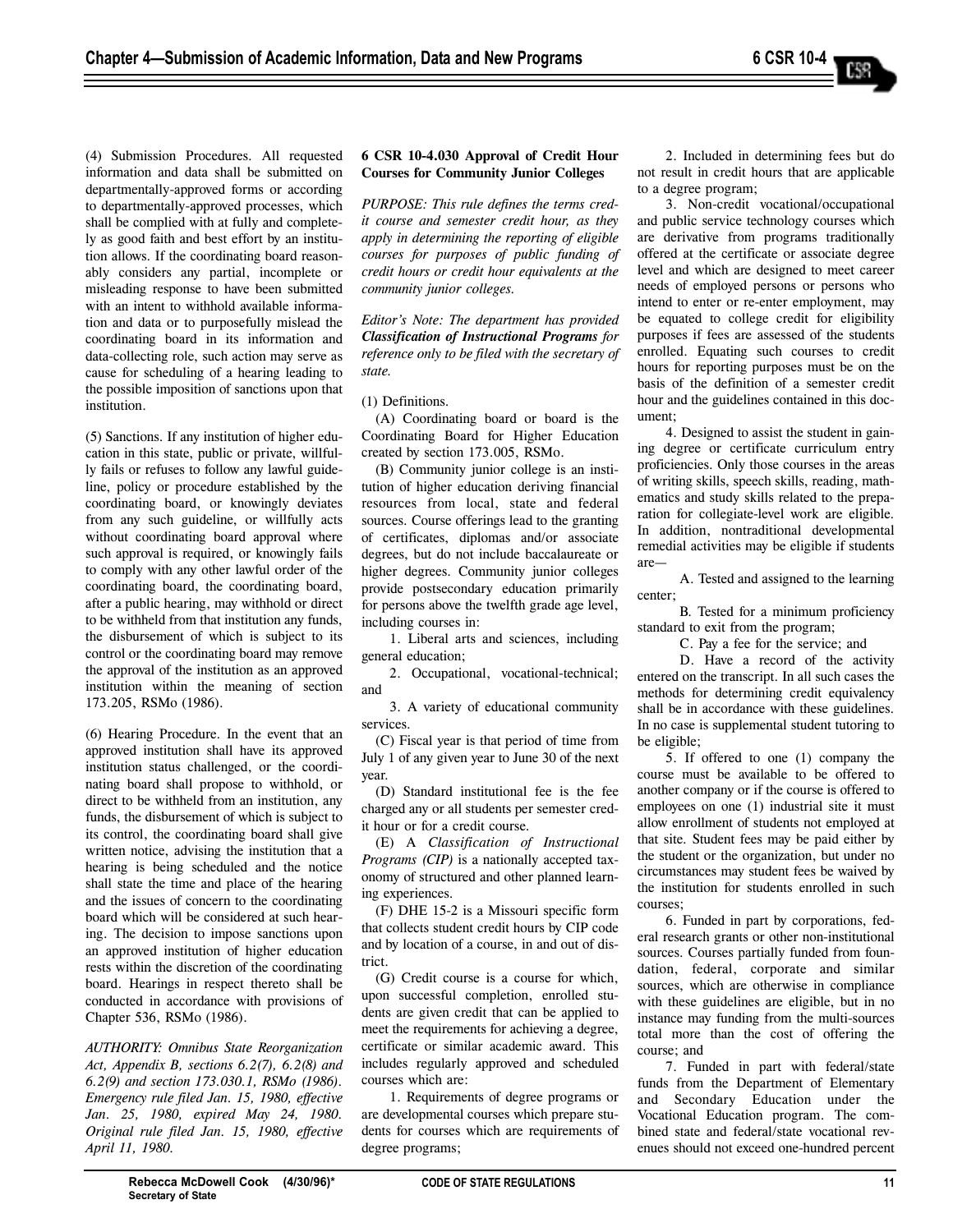(100%) of the total direct and indirect cost of the course. Up to seventy-five percent  $(75%)$ of the direct instructional cost of a course can be supported from federal/state vocational revenue and the course remain eligible for state aid support.

(H) Semester credit hour is a permanently transcripted instruction activity in which one (1)-semester credit hour shall consist of a minimum of seven hundred fifty (750) minutes (for example, fifteen (15) weeks times fifty (50) minutes per week) of classroom experiences such as lecture, discussion or similar instructional approaches or a minimum of one thousand five hundred (1500) minutes of such experiences as laboratory, studio or equivalent experiences. Both of these are exclusive of registration and final examination time. Greater amounts of supervised practicum or internship instruction are normally required to be the equivalent of one (1) credit hour. In vocational education laboratories more clock hours per credit hour are usually required. The coordinating board may review internships, practicums, supervised work experience, etc., to determine eligibility on an individual basis. Courses of one-half (1/2) credit hour or more are eligible for funding.

(2) Reporting of Credit Hours.

(A) All reporting must be as semester credit hours on the DHE 15-2.

(B) A credit hour can be reported on the DHE 15-2 for state aid reimbursement if it meets the following conditions:

1. The reimbursement credit hour reflects enrollment census as of the end of the fourth week of the semester or a proportionate date of a summer or other off-schedule course;

2. The credit hour must be one which is offered within the community college district to individuals who are residents in the state of Missouri;

3. If the course period spans two (2) fiscal years, credit hours shall be reported during that year in which the course ends;

4. The credit hour as reported on the DHE 15-2 must be identified with a CIP Code as described in *A Classification of Instructional Programs*, National Center for Education Statistics, 1981; and

5. In order to be reported as a reimbursable credit hour the standard institutional fee must be charged.

*AUTHORITY: sections 163.191 and 178.780, RSMo (1986). Original rule filed Nov. 2, 1987, effective Jan. 14, 1988.*

# **6 CSR 10-4.040 Graduates' Performance Report**

*PURPOSE: This rule establishes a procedure for annually reporting the performance of graduates of public high schools in the state during the students' initial year in the public colleges or universities of the state in compliance with the requirements of section 173.750, RSMo.*

*Editor's Note: The following material is incorporated into this rule by reference:*

*1) Coordinating Board for Higher Education, Enhanced Missouri Student Achievement Study Manual. (Jefferson City, MO: Coordinating Board for Higher Education, 1995).*

*In accordance with section 536.031(4), RSMo, the full text of material incorporated by reference will be made available to any interested person at the Office of the Secretary of State and the headquarters of the adopting state agency.*

(1) For the purpose of this rule, unless the context clearly requires otherwise, the following terms shall be defined as follows:

(A) Coordinating board or board is the coordinating board for higher education created by section 173.005, RSMo;

(B) EMSAS is the Enhanced Missouri Student Achievement Study program operated by the board;

(C) Graduates' performance report is the report of the performance of graduates of public high schools during the students' initial year in a public college or university which is produced by the coordinating board pursuant to the requirements of section 173.750, RSMo;

(D) High school graduate is a student enrolled in a Missouri public college or university as a first-time, full-time degree-seeking freshman in the fall following graduation from one of the state's public high schools;

(E) Public college or university is any public two (2)- or four (4)-year institution located in Missouri that meets the requirements set forth in subdivision (2) of 173.205, RSMo;

(F) Remedial courses or other noncollegelevel courses are those courses to which a public college or university assigns institutional credit that is not creditable toward the student's major and/or degree completion requirements; and

(G) The meaning of other terms used in this rule, unless usage clearly indicates otherwise, will be consistent with the definitions

contained in the *Enhanced Missouri Student Achievement Study Manual*.

(2) Data for the production of the graduates' performance report will be supplied through the EMSAS data base. Public colleges or universities failing to provide information necessary to produce graduates' performance reports will be noted on those reports as not submitting data.

(3) Graduates' Performance Reports.

(A) Graduates' performance reports will be produced annually and will be based on the cohort of high school graduates who enroll as first-time, full-time degree-seeking freshmen the fall following their high school graduation. The initial cohort will include those 1995-96 high school graduates who enrolled in fall 1996.

(B) Graduates' performance reports will be provided to the State Board of Education as soon as practical after production. The report shall include the following data:

1. College grade point average (on a four (4)-point scale) of high school graduates after the initial college year;

2. Percentage of high school graduates returning to college after first half, second half, or after each trimester of the initial college year. This percentage will be based on the number of students who continue their enrollment at a Missouri public college or university in the spring semester following their initial fall enrollment and the number of students who continue to be enrolled at a Missouri public college or university in the fall semester the year following their initial enrollment in a public college or university; and

3. Percentage of high school graduates taking noncollege-level classes in basic academic courses during the first college year or remedial courses in basic academic subjects of English, mathematics, reading, or other disciplines.

(C) Graduates' performance reports will not contain the name of any student nor will grade point averages be reported in instances where fewer than four (4) students can be reported in any one reporting cell.

(D) Graduates performance reports will— 1. Display data by each ethnic and gender category;

2. Be organized by the name of each high school in the state, with student data grouped according to the high school from which the students graduated; and

3. Provide the data specified in subsection  $(3)(B)$  of this rule for each public college or university in which high school graduates enroll.